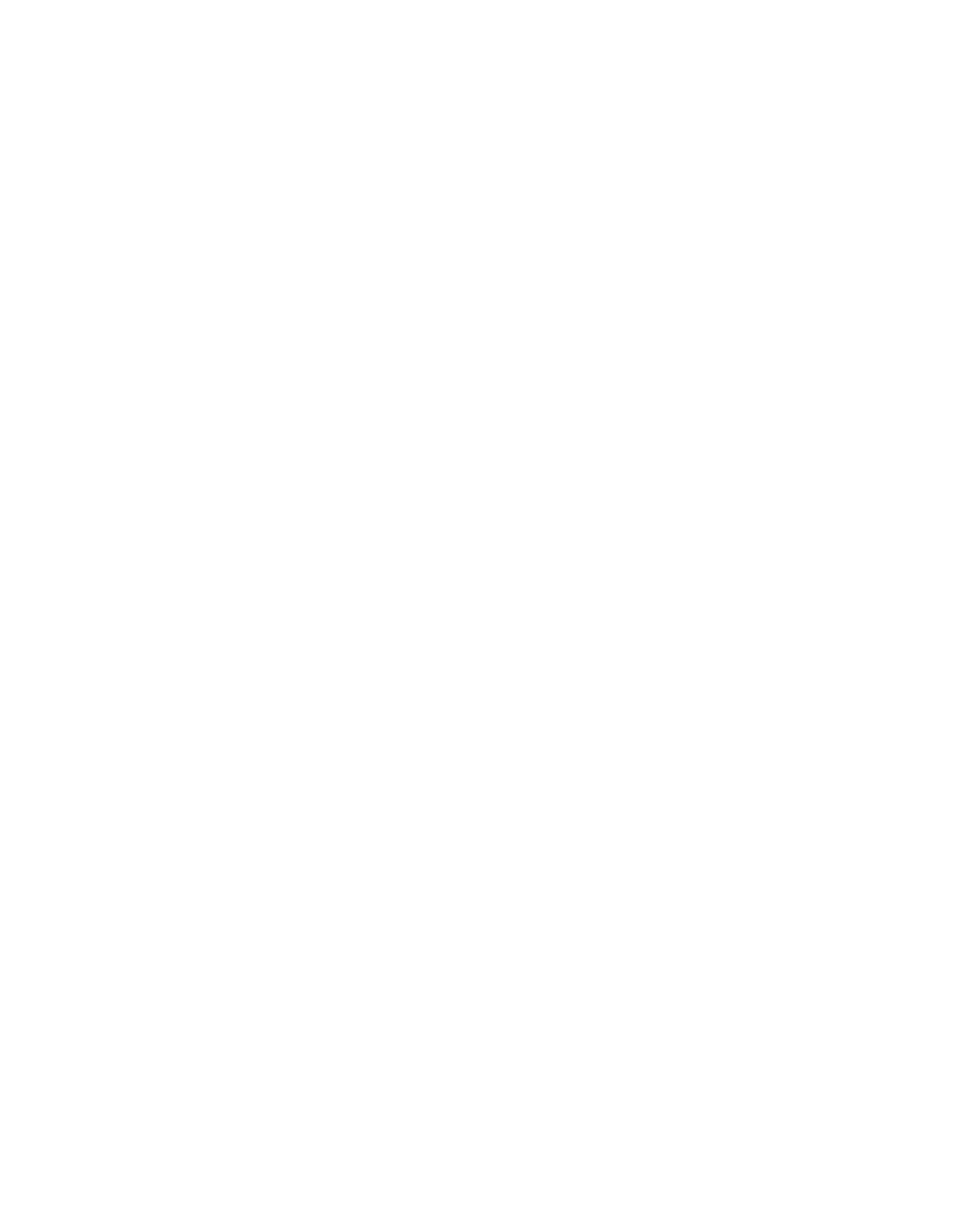# 5 ١ I **P01 INSIDERATION BUG WERT** M **SUPERSTOCKS SUPERSTOCKS**

**JESSE C. STINE**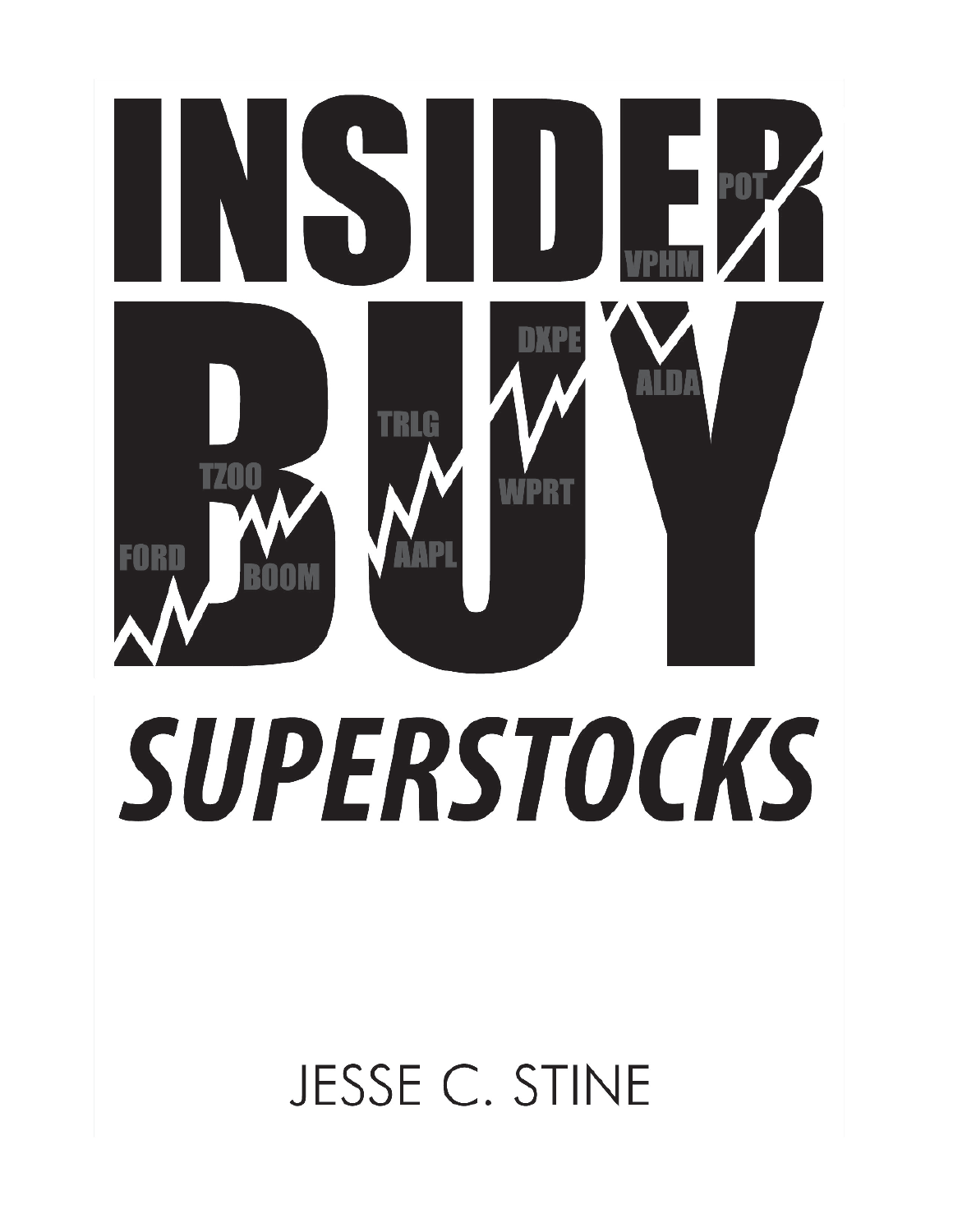Copyright © 2013 by Jesse Stine All rights reserved. No part of this publication may be reproduced, stored in a retrieval system or transmitted in any form or by any means, electronic, mechanical, photocopying, recording, or otherwise without the prior written permission of the copyright holder, except for brief quotations in reviews and for academic purposes in accordance with copyright law and principles of Fair Use.

Book Interior Design by Vyrdolak, By Light Unseen Media

Cover design by Lenka K Design Studio

### *Disclaimer:*

This publication is designed to provide accurate and authoritative information in regard to the subject matter covered. It is sold with the understanding that the publisher is not engaged in rendering legal, accounting, or other professional services. If you require legal advice or other expert assistance, you should seek the services of a competent professional.

Under no circumstances does the information in this book represent a recommendation to buy or sell stocks or funds. It should not be assumed that the methods presented in this book will be profitable or that they will not result in losses. Past results are not necessarily indicative of future results. Examples in this book are for educational purposes only.

All charts herein are presented through courtesy of Stockcharts.com and Worden.com. Some charts (or data) produced by TC2000® which is a registered trademark of Worden Brothers, Inc., Five Oaks Office Park, 4905 Pine Cone Drive, Durham, NC 27707. Ph. (800) 776-4940 or (919) 408-0542. www.Worden.com.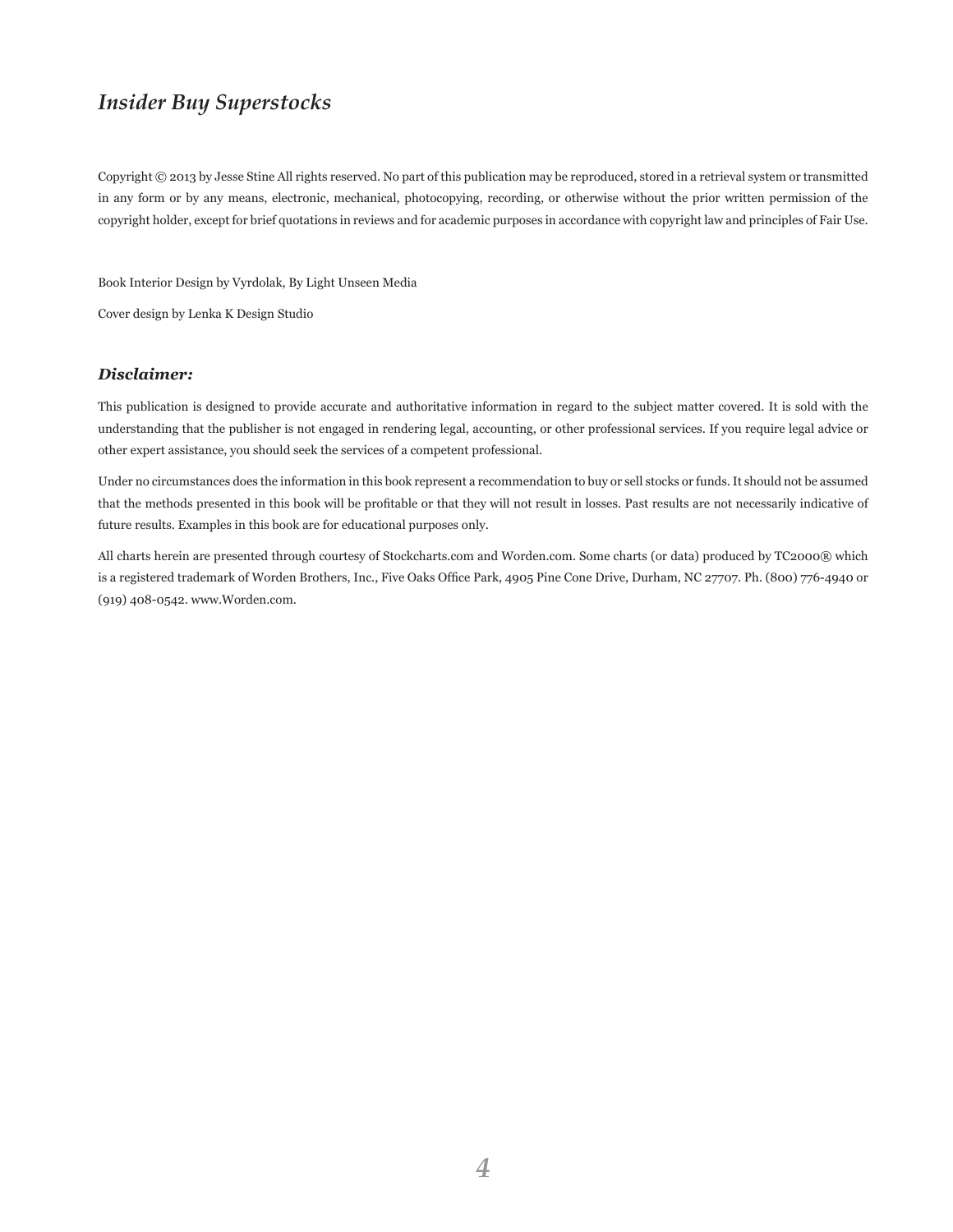### **TOP TWENTY-FIVE BOOK HIGHLIGHTS**

### *Many of Which May Shock You!*

- 1. My story: the steps I took to make several small fortunes.
- 2. How to spot elusive "Superstocks," the stock market's biggest winners.
- 3. Free online sources I use to help me discover future "Superstocks."
- 4. Why you can't follow Peter Lynch; how it pays NOT to buy what you know best or what makes you "feel good."
- 5. Learn about the most potent "drug" ever developed that will absolutely *destroy* your investment returns.
- 6. The "Canary in a Coalmine" indicator I use that precedes market crashes within 6 days.
- 7. How high-level investment returns require you to go against everything you've ever been taught.
- 8. Discover that the market is more manipulated than you could ever imagine.
- 9. Why some stocks must be sold at \$25.
- 10. Why you can never invest in an ETF or mutual fund ever again.
- 11. Learn how the "Magic Line" triggers gigantic stock thrusts.
- 12. How to dramatically increase your trading focus, creativity, and energy.
- 13. Why you should dump a majority of the methods you currently employ to research stocks.
- 14. Why you must become George Clooney, Jack Nicholson, or Colin Ferrell.
- 15. Learn how to find *Investor's Business Daily* 100 ("IBD 100") stocks in the single digits—months before anyone else.
- 16. What to look for in the rare blockbuster "Superstock" earnings press release.
- 17. Why you must do everything in your power to never watch *CNBC* ever again… not even for a second.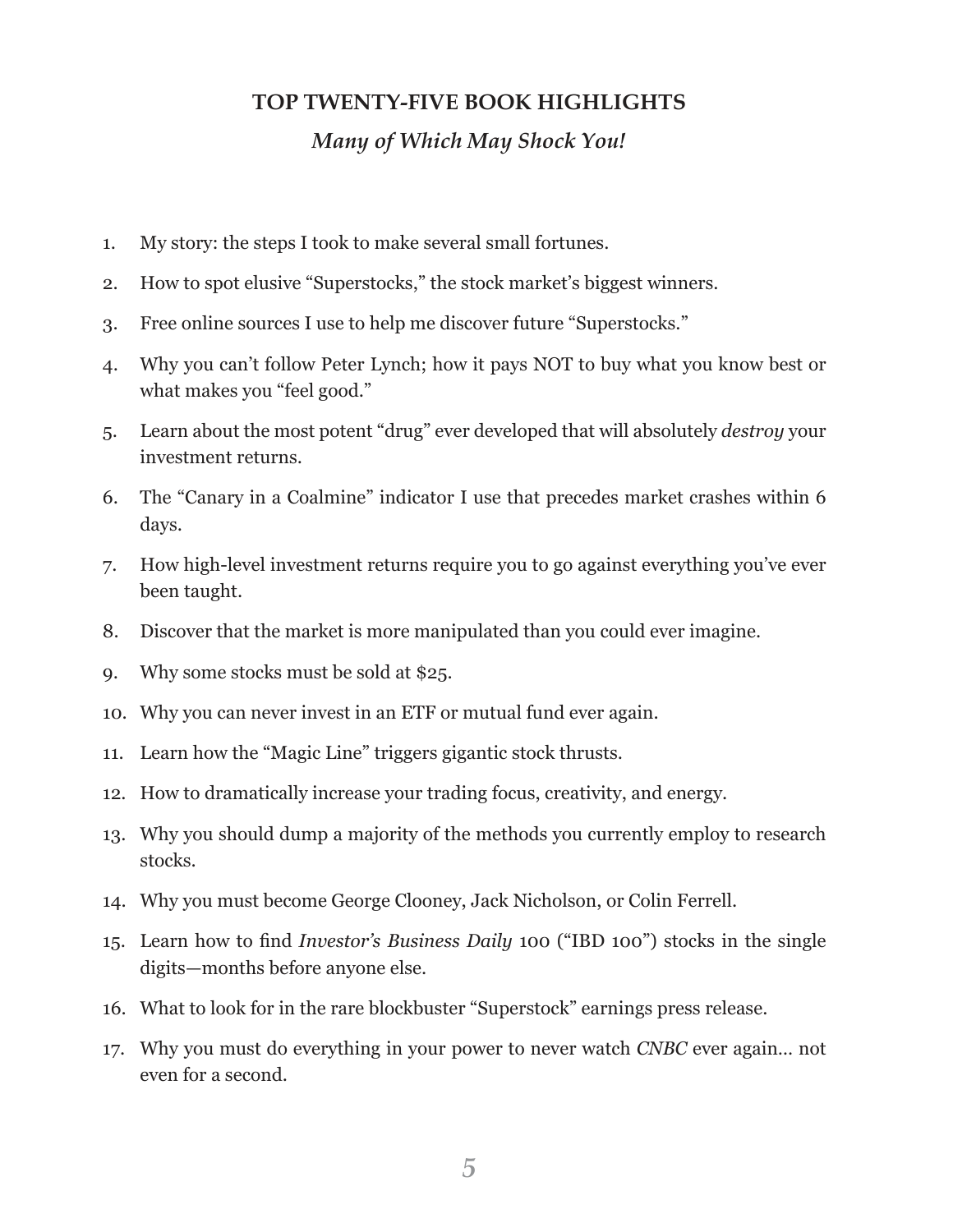- 18. Why only suckers "back out cash."
- 19. Why you must learn to sell like Mark Cuban.
- 20. How to determine your Superstock's lowest risk, highest reward entry price.
- 21. The charts, fundamentals, and stories behind my biggest winners.
- 22. Why all insider-buying is not created equal.
- 23. Inevitable account drawdowns and how to cope with them.
- 24. How to spot manipulated bogus BS media groupthink and how to profit from it.
- 25. Honest lessons from my many failures.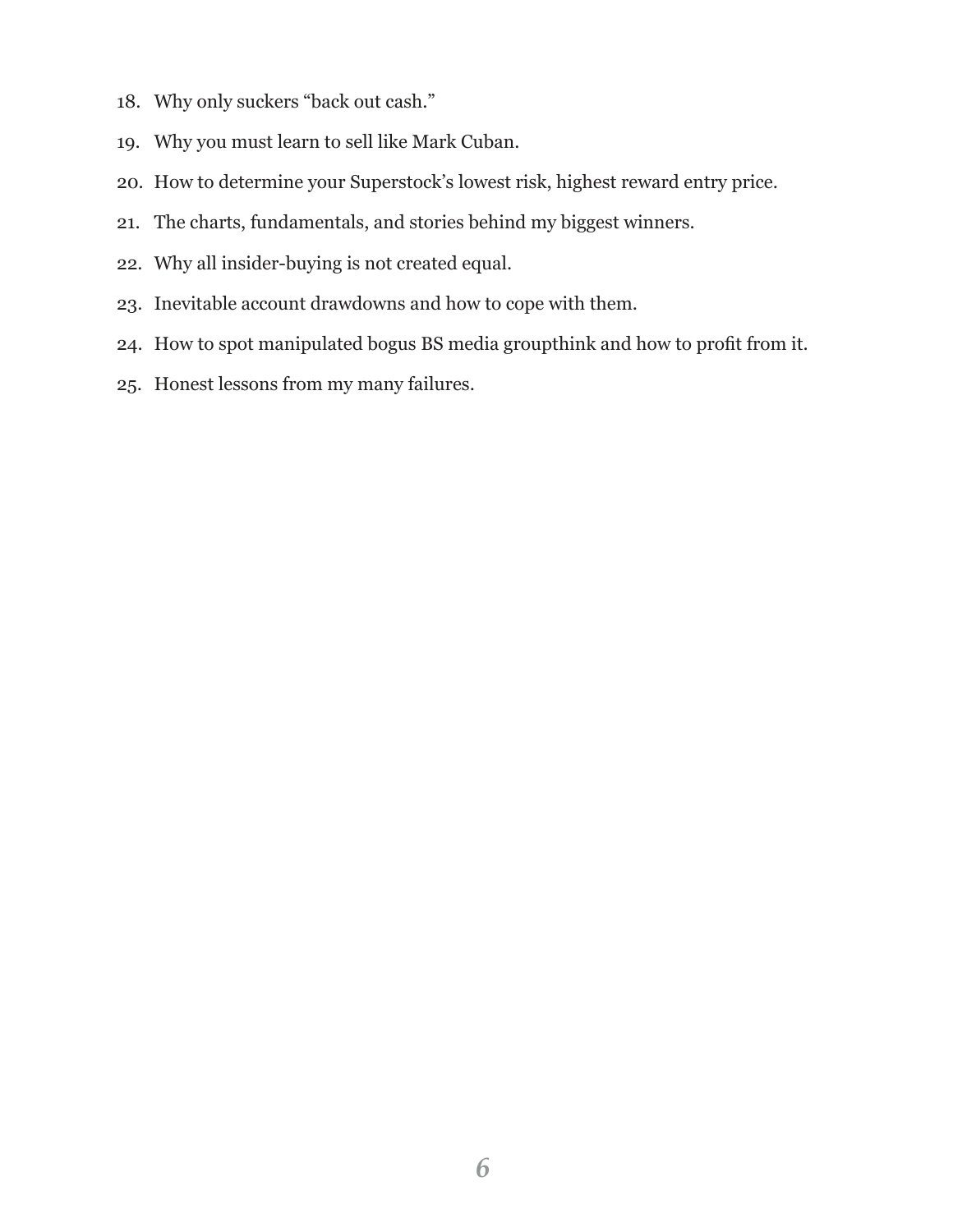## *ABOUT THE AUTHOR*

From Oct 2003 to January 2006, the value of Jesse Stine's self-managed individual stock portfolio appreciated 14,972% from \$45,721 to \$6,845,342. During this time frame, the S&P 500 returned 25%. A complete biography and financial documentation can be found at www.jessestine.com.

For questions, comments, or to swap stories, feel free to contact Jesse at jesse@ jessestine.com. To follow Jesse on Twitter, go to @InsiderbuySS.

To be included in his "friends and family" market inflection points email (complimentary of course), contact jesse@jessestine.com or visit www.jessestine. com. Your email address is 100% confidential. It is not shared or sold. Past alerts can be read at his website.

### *ACKNOWLEDGMENTS*

Nicole, Mom, Dad, Bill, Lenka, Donna, Ted, Tony, Inanna, Jen, and 2008. Each of you played an essential role in the "birth" of this book. A couple of you provided the inspiration. A couple of you played a hands-on role during the development process. And you all provided immense support along the way. I will forever be grateful for your contributions. Thank you.

# *A SPECIAL THANK YOU TO MY COLLEAGUES ON TWITTER*

A very special thank you to the "Twitterverse". After being a total stranger to Twitter since its inception, I decided to create an account in late November of 2012. I had no idea how it would happen, but I thought Twitter might be a good way to promote this book. After sending "Superstocks" out to a dozen or so followers, I was shocked by their positive response. As word spread, other people starting sending me direct messages asking if they too could receive an advance reviewer's copy. I initially sent it out to anybody who was willing to read it. I received priceless comments from the people who knew the subject best—fellow traders and investors.

During this process, I was able to connect with like-minded people from every corner of the world. The feedback, edits, suggestions, and support were invaluable. The final version of this book is a direct result of this global collaboration. Again,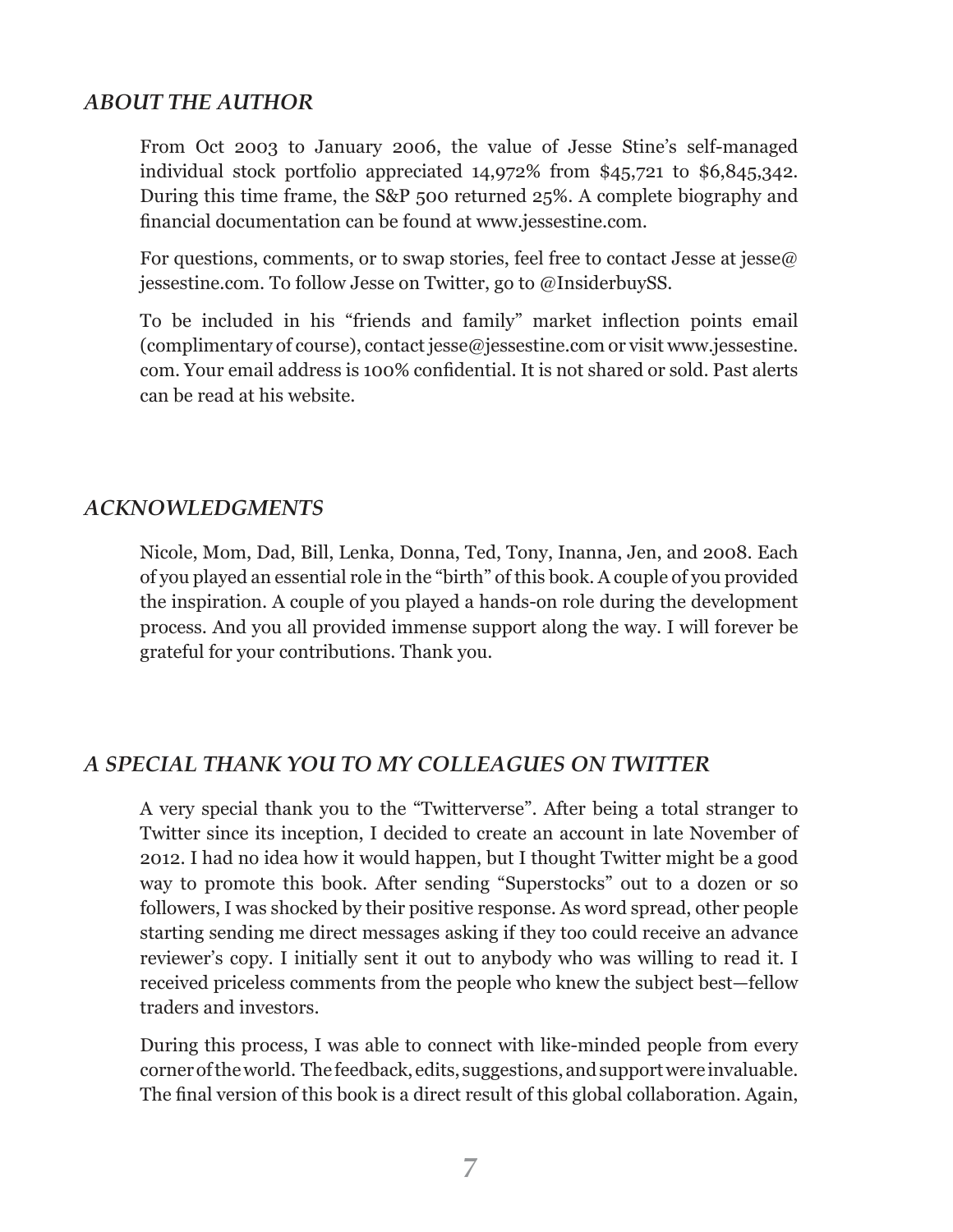I want to thank everybody I met during this initial stage. Your efforts were truly instrumental in getting this book released.

# *A NOTE FROM THE EDITOR*

When Jesse Stine asked me to edit his book, I jumped at the chance. I know of no other book that so nicely reflects my own trading philosophy—a philosophy that has seen my trading portfolio fall by as much as 50% (or even more) en route to achieving an embarrassingly-high 3000% return within as little as six months. In a nutshell, I know that it is perfectly possible to make a lot of money (relatively) from very little, but that you may need to prepare yourself for significant drawdowns along the way.

I read the initial manuscript for this book from three perspectives:

- As a fellow trading author and editor of several books in this genre.
- As a fellow financial trader with my own successes and failures to draw on.
- As a member of the target audience, i.e. as someone who would likely have bought the book if he hadn't been involved with the editing of it.

The approach is not without its risks, but all speculation is risky, and as I once wrote as the tag-line for one of my own books:

**WARNING!** This strategy could seriously damage your wealth… or make you rich!

I commend this book to readers, and I hope you enjoy it as much as I have.

*Tony Loton at trading.lotontech.com*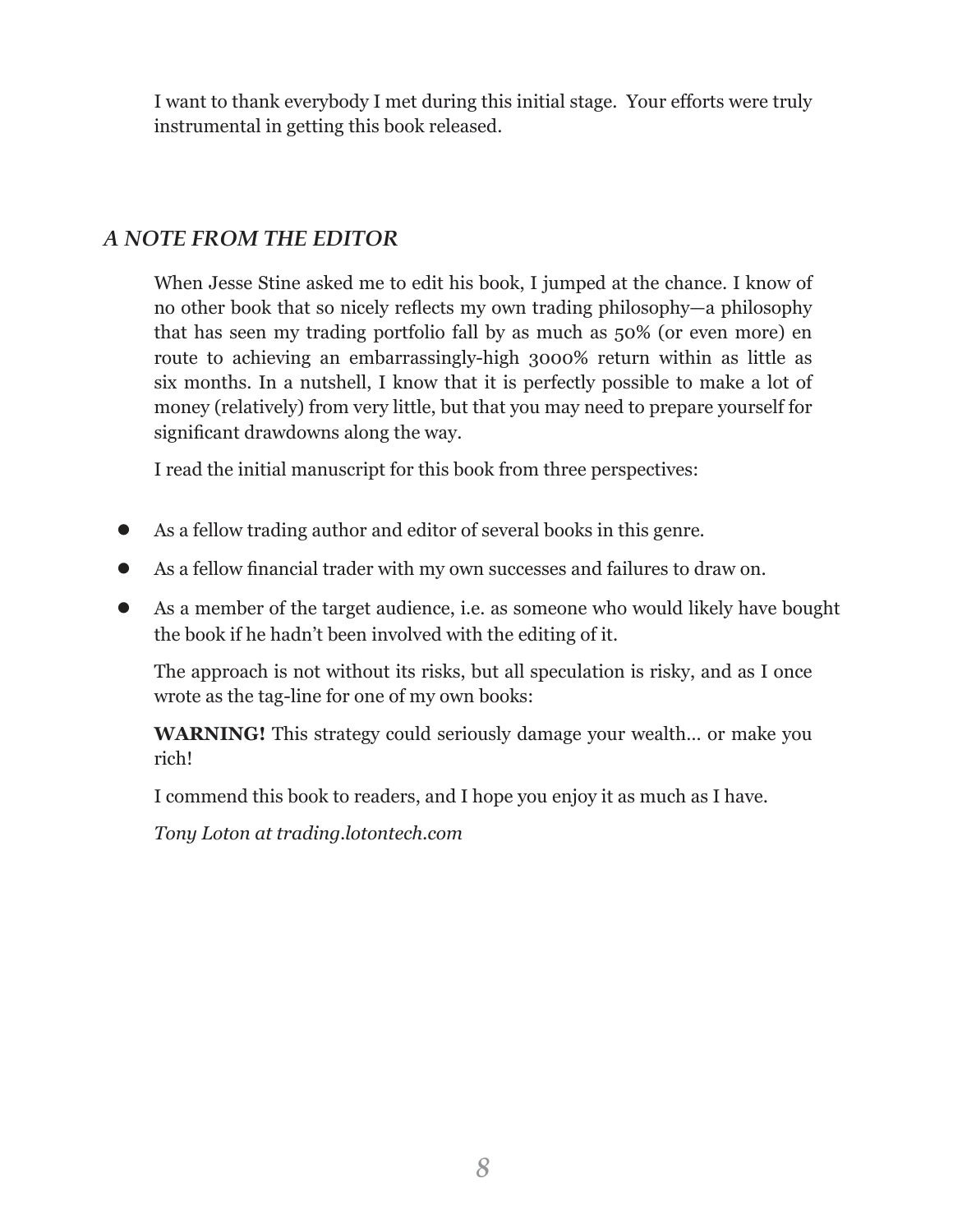# **CONTENTS**

| Preface                                                                                     | 8   |
|---------------------------------------------------------------------------------------------|-----|
| <b>Introduction</b>                                                                         | 12  |
| <b>Chapter 1: My Story</b>                                                                  | 20  |
| Chapter 2: Today is the Day to Divorce Yourself from Mediocrity                             | 36  |
| Chapter 3: The Most Potent Drug the World Has Ever Seen                                     | 44  |
| Chapter 4: Wall Street's Worst Kept Secret                                                  | 55  |
| Chapter 5: Becoming a Better Trader                                                         | 59  |
| <b>Chapter 6: Systems and Simplicity</b>                                                    | 71  |
| <b>Chapter 7: The Elusive Superstock</b>                                                    | 78  |
| <b>Chapter 8: Stacking the Odds in Your Favor</b>                                           | 105 |
| <b>Chapter 9: Low Risk Entry Super Laws</b>                                                 | 111 |
| Chapter 10: The Super Laws of Selling--Mastering the Art of<br><b>Selling High Risk</b>     | 128 |
| Chapter 11: The "Lazy Man's Guide" to Superstocks                                           | 152 |
| Chapter 12: Eleven Charts that Changed My Life and May<br><b>Change Yours</b>               | 154 |
| <b>Chapter 13: Superstock Resources</b>                                                     | 185 |
| Chapter 14: Major Lessons from My Failures, Warts and All                                   | 188 |
| Chapter 15: Top Sixteen Things You Must Do Differently to<br><b>Achieve Massive Success</b> | 195 |
| <b>Chapter 16: The Road Less Traveled</b>                                                   | 202 |
| <b>Appendix A- How to Spot Global Inflection Points</b>                                     | 204 |
| <b>Appendix B- My Annual Global Market Forecasts 2010-2013</b>                              | 238 |
| Appendix C- "Some Things Never Change"                                                      | 246 |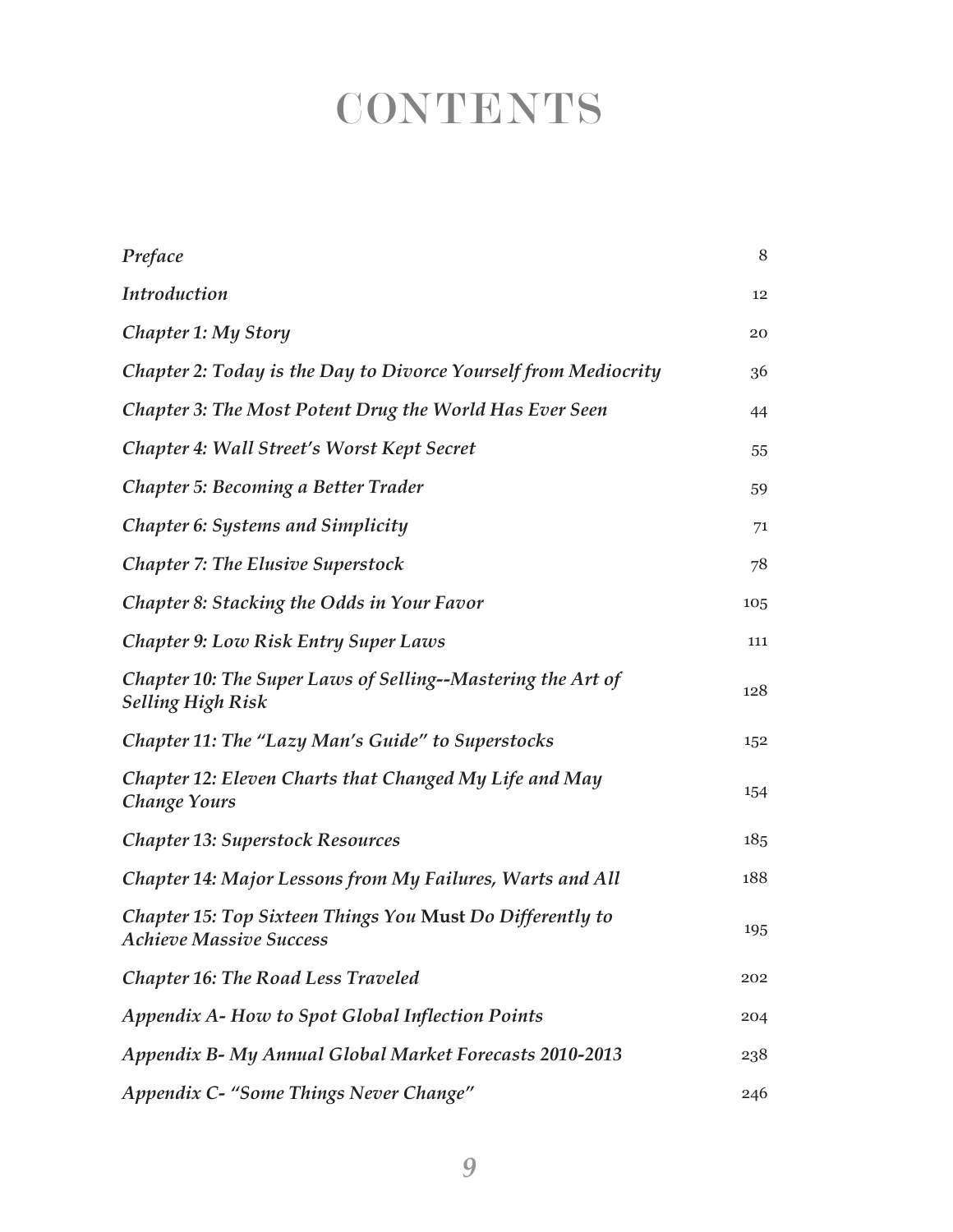# PREFACE

T his book is an account of how I broke the traditional rules of investing to achieve the unthinkable—what is believed to be a world record-setting personal portfolio return in the post-Dot-com bubble era. My style of trading "Superstocks" is for the rare breed; those who not only embrace calculated risk but also have the ability to stomach the consequences of occasional failure. This case study is meant for those who dream big and have a passion for the markets. It is not for the timid or faint of heart.

Constructed in pieces in several countries throughout the world, what is to follow truly is my life's work. I tried to refine and include every ounce of actionable knowledge I've picked up over the years. It is the result of studying everything I could find about the characteristics of the market's biggest winners throughout history.

The book is the culmination of some \$2.5 Billion in personal stock sales and 30,000 hours of hand-to-hand combat in the market trenches. I want you to learn as much as you possibly can from my achievements. I want you to learn even more from my failures.

This is not a book devoted to portfolio management, diversification, bonds, currency, or abstract theory. All of the personal experiences described within these pages are true and almost every example was taken from my personal trading history.

My method is simple. There is nothing "Earth-shattering" about it; strike when you find a stock with the absolute best fundamentals in alignment with the very best technicals while trading at a distressed price. Like the claims of so many others before it, this book is certainly not a "Foolproof Lazy Man's Guide to Riches." If there were any "foolproof" methods, I assure you that everybody would be making millions in the stock market. Although my method is simple in its premise, a new investor must first master the fundamental investing laws presented in this book before the method can become "second nature."

For this reason, it is my hope that you will treat this book more as a "textbook" to refer to from time to time rather than as your typical "weekend read." Since the market is a rigged game, you must first understand and master the fundamental rules of the game before you can excel at a high level on the playing field.

There certainly are no guarantees in life, but with the proper tools, focus, and vision, it is indeed possible to make millions as an individual investor.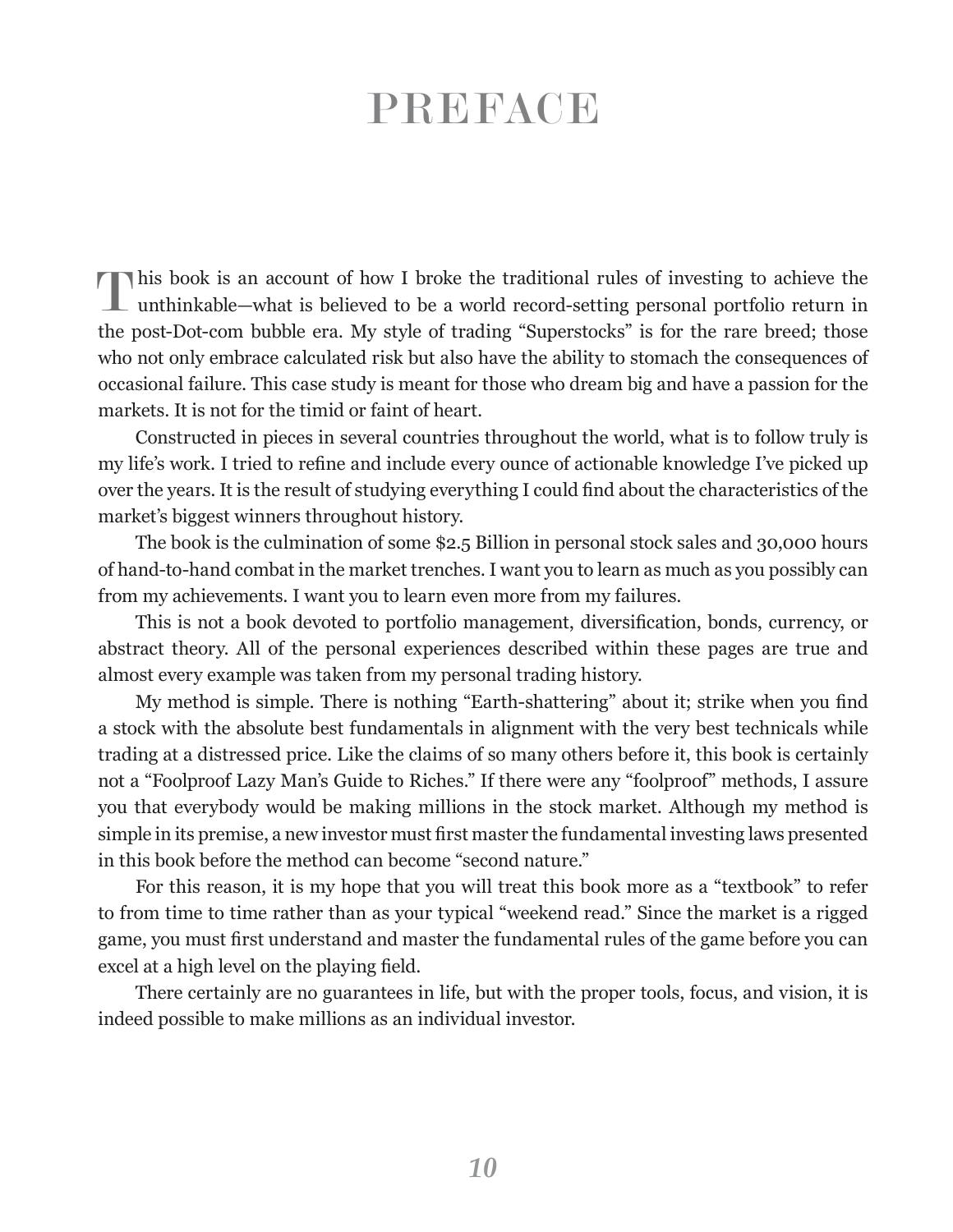# *ASSUMPTIONS AND THINGS TO NOTE:*

- z I use the terms "investor" and "trader" interchangeably throughout the book. Although I am a longer-term investor at heart, my hybrid approach requires that I "invest" at low-risk weekly buy points and to "trade" out of positions when the risk/ reward is no longer in my favor (My longest hold during my 28 month portfolio advance was 8 months).
- I assume that the reader has some experience in trading and investing. I assume that you know the basics of technical analysis (volume, breakouts, moving averages etc.) and that you will refer to the "Resources" section of this book if you would like to learn more about technical analysis.
- Warning—the first half of the book can best be described as an "easy narrative". The second half presents "The Super Laws of Superstocks" and reads more like a textbook. This section can be more difficult to absorb. Prepare yourself
- In the spirit of simplicity, for the "Cliffs Notes" on the Super Laws of Superstocks, please refer to chapter 11 which is titled "The Lazy Man's Guide to Superstocks." This may help you see the bigger picture before getting bogged down in the details.
- A vast majority of stocks fall during bear markets. Superstocks are no exception.
- z Yes, I know "Super Stocks" should be two words. Like Superman, "Superstocks" are Superhuman, Supernatural, and Supercharged and thus deserve their own word.
- Most of the charts are courtesy of Stockcharts.com. In a few instances, the stock prices seen in the charts are different from other chart vendors and different from the actual prices I transacted during the period in question. The important thing to note is that any potential price discrepancies do not affect the chart pattern or technical conditions.
- Most importantly, I assume that you are highly motivated and have an incredible belief in what's possible.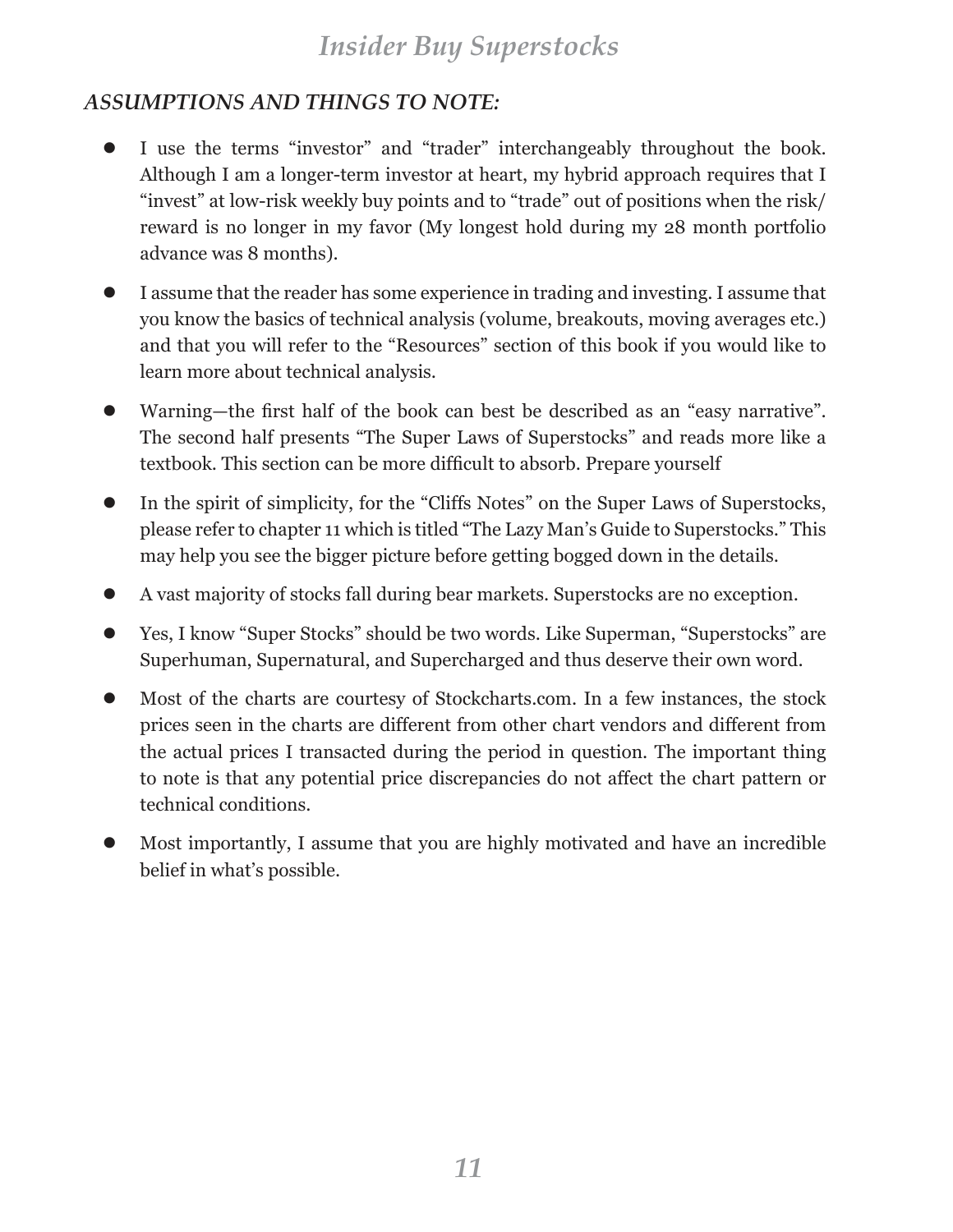# INTRODUCTION

*"It is literally true that millions come easier to a trader after he knows how to trade than hundreds did in the days of his ignorance."*

Investment legend Jesse Livermore

ello. My name is Jesse Stine, and I want to express my gratitude to you for purchasing this book out of the thousands of others available. Although I may not know you personally, ello. My name is Jesse Stine, and I want to express my gratitude to you for purchasing this it means a great deal to me to connect with readers like you who take an interest in what I have to say.

Unlike a majority of the people I encounter, I hope you share my passion for financial markets and have an equally intense desire to do whatever it takes to achieve your financial dreams. In these pages, I return to the market after a three and a half year "trading retirement" and open up my playbook for the very first time. After reading this book you'll know that "investing as usual" is dead.

Before we begin, I must confess that although I wake up every morning with a burning passion for the financial markets, I am definitely not a professional writer. My goal is to share my money-making secrets. The goal is not to win the Pulitzer Prize. I will do my best to provide you with a straightforward, accurate, and honest account of my experiences.

My goal for this book is for it to be 100% raw and uncut—a genuine, accurate, and brutally honest depiction of my victories as well as my extraordinary defeats. My hope is that this book will be seen as an outlier in the sea of investing books, many seemingly written by the same two or three ghostwriters.

### *WHY ME?*

Y ou might be asking yourself what sets this guy apart from everyone else in this field? I am a specialist who focuses on one single "bread and butter" approach, and my results indicate that I do it better than the biggest names in the business. Like a surgeon performing the same surgery for years on end, I find that it becomes easier and easier over time to identify the market's biggest future winners. Unlike the "agenda-rich" snake-oil salesmen you see on financial television and in financial mass-media, I will give you the honest-to-goodness straight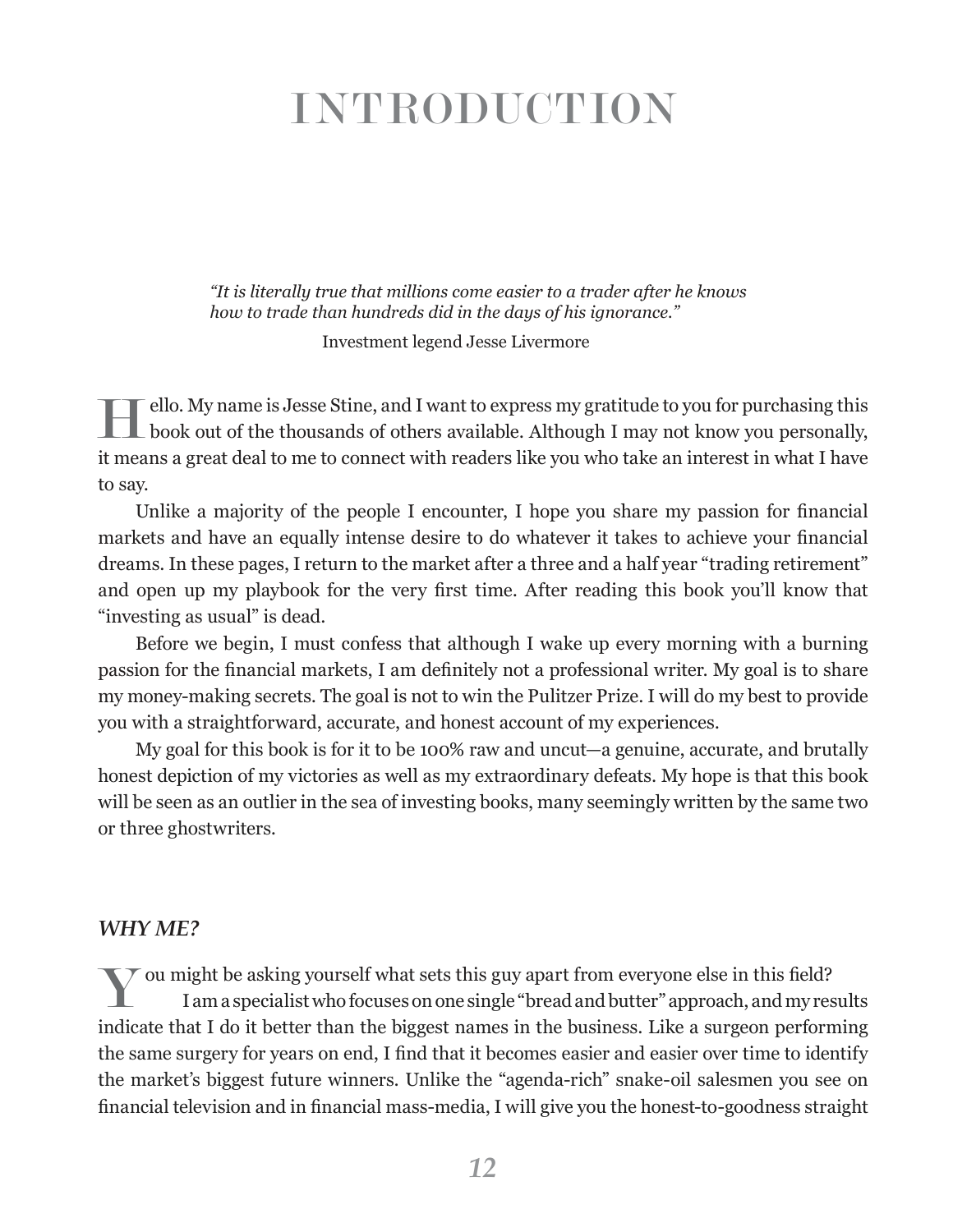scoop on how to beat the market by investing differently from just about everybody else.

Because investing is my one true passion, and my one core area of excellence, I channel every single ounce of energy I have into it. I am a liquidity prognosticator seeking outlier situations where price and fund flows are likely to increase over time. I search every corner of the market universe to exploit extreme information imbalances that often lead to explosive returns. Because of their scarcity, these unique situations only come about a few times per calendar quarter.

As you will see in "How to Spot Major Global Inflection Points" in the book's Appendix, I am rarely swayed by mass-media induced public opinion at key market junctures. At these inflection points, I am buying when you are selling and selling when you are buying. By now, I am well aware that the big money is consistently made by going directly against popular opinion. About the only thing that truly sends shivers down my spine is the word "consensus" especially as it relates to the contagious groupthink pervading the financial mass media.

I have a track record of consistently achieving unheard of 3, 4, and 5-digit returns in short periods of time. I have learned that in order to experience "socially acceptable" smooth returns over time, one must accept a dramatically lower level of portfolio performance. While others are taught to bunt, I am exclusively seeking home runs backed by well- defined risk.

Investing with swagger, my goal as the "trading cowboy" has never been to have smooth returns. In light of this, I have learned from my mentors that it is absolutely essential to develop immense confidence and (gulp) a cocky attitude when in the "trading zone."

For good or bad, I have learned that you have to transform into a selfish, greedy, testosteronefilled, risk-taking gladiator to succeed against your foes. And yes, fellow investors are your foes. Their sole intent is to throw you in the gutter, kick you in the face, and leave you penniless and despondent. Outside of these pages and outside of the trading ring, I think you would find that I am quite different than the character I portray when the cameras are rolling.

As for "luck"—when you put thousands of hours into research and refining your method, you create your own luck. The funny thing is that in general the harder I work, the luckier I seem to get. Luck is all about identifying blockbuster patterns that repeat over and over again throughout history. Luck is all about following the Kelly Criterion (discussed later) and betting big when all of the variables align in your favor.

What about risk? Well, a rapidly growing company with a single-digit price-earnings ratio (PE) isn't inherently risky; it's simply a "bases loaded anomaly" begging to be knocked out of the park for a grand slam. What *IS* risky is investing in a big cap stock like Microsoft (MSFT) that has an equal likelihood of going up 15% or down 15% over any given timeframe. I focus intensely on calculated risks and highly skewed risk/reward scenarios. Surprisingly, I am such a big believer in "fat pitches" that not once in my entire life have I purchased a physical lottery ticket.

I get a big kick out of buying a stock that nobody else will touch with a 10 foot pole. When everybody else is worried to death about what can go wrong, my only focus is on what can go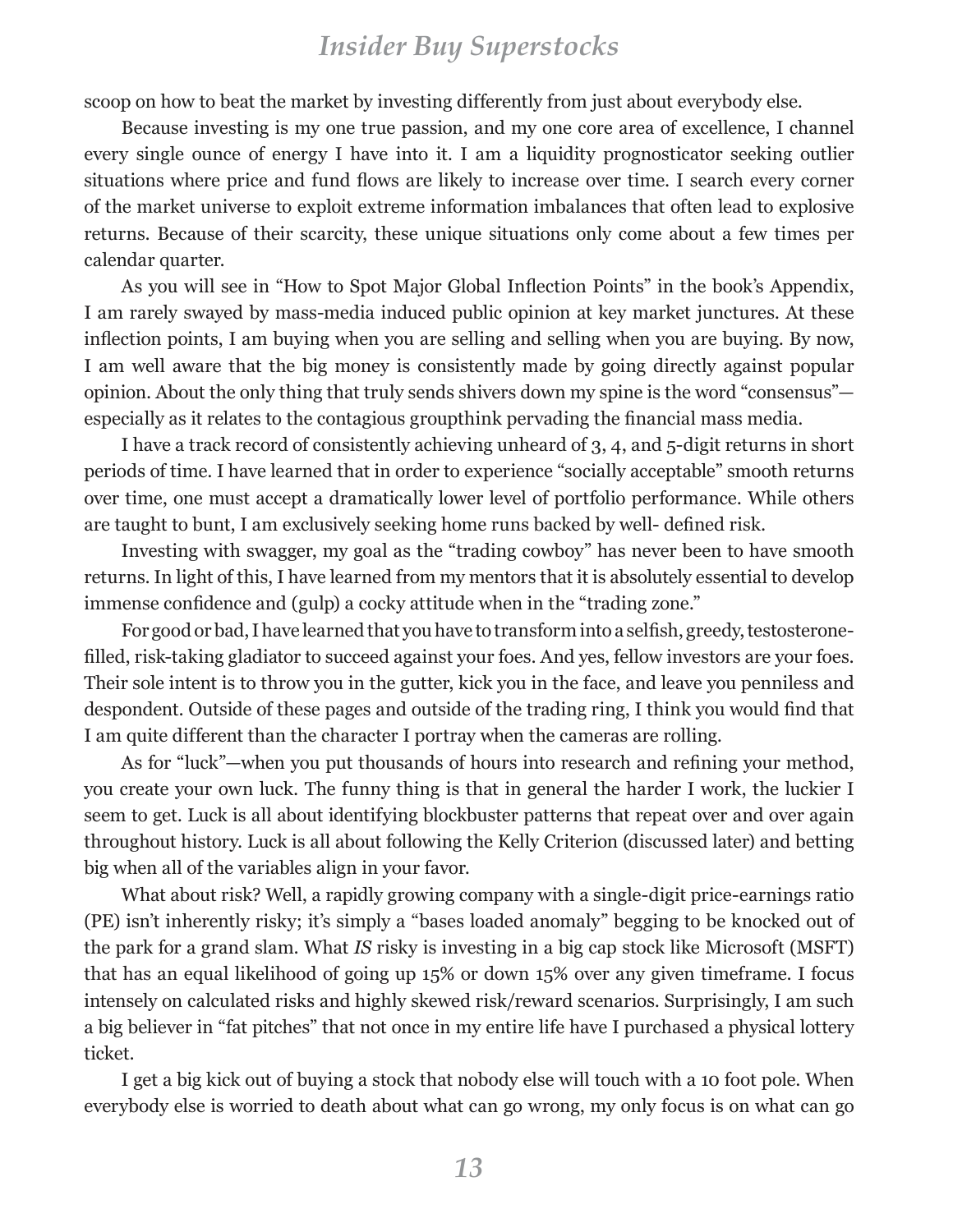*Jesse C. Stine*

right. There's nothing I like better than going against the herd. It is in these moments that fortunes are made. As you will see in the Appendix, I nailed some of the biggest inflection points in market history while everybody else was paralyzed by groupthink.

I often stay in cash and step away from the market for long periods when stocks aren't acting right; but when conditions are ripe, I stalk stocks like a tiger stalking its prey. When I am in the market, I am a "Position Trader" holding my stocks for weeks or months- as long as they are going *up.* I began my career with the intention of holding my biggest winners for a year or more. I learned the hard way many times over that blockbuster stocks and long term capital gains are as compatible as fire and ice. Thus when technical conditions and sentiment hit frothy extremes, I sell at a moment's notice.

There is no need to ever consider making my accountant feel all warm and fuzzy inside by achieving long term capital gains. When I'm risking precious capital, I'm in the market for one reason and one reason only: to achieve spectacular returns by exploiting irrational market behavior.

Out of the 15,000 stocks in the U.S., and some 63,000 stocks worldwide, my sole purpose is to discover the one or two biggest future winners that have the ultimate risk/reward characteristics of undervaluation, rapid growth, solid technical base, inspiring theme, and "It Factor"—all of them ideally supported by recent insider buying. These special situation stocks typically have a powerful and contagious story to tell. The really big money is made while surfing the waves of emotion generated by these game-changing stocks. I have succeeded in discovering these rare beasts consistently over the years, and I now consider myself to be *the* expert on what I like to call… "Superstocks."

Over several years at the start of my career, I had separate account drawdowns (trading losses) of 61%, 64%, 65%, 100%, 100% and 106%. Unbelievable? Yes. After each setback, rather than crawl to the safety and stability of an office cubicle, I returned to the market with an absolute vengeance.

After these and other significant setbacks over the years, in entirely separate time periods, I've seen my personal portfolio surge 111% in 4 weeks, 117% in 4 weeks, 156% in 8 weeks, 264% in 12 weeks, 273% in 16 weeks, 371% in 10 weeks, 1,010% in 17 weeks, and 1,026% and 1,244% in 29 and 46 weeks respectively (same time period).

Once every few years, we hear stories of somebody who turns his modest college savings into a million dollars within a short time period. Outside of the internet bubble of the late 1990's, what are the odds of somebody achieving this type of return just *one time* in his investment career? 5 million to one? 10 million to one? What are the odds that somebody could achieve such extraordinary returns over and over and over again? I dare say only a small handful of people have ever had short term returns similar to mine. By sticking with my principles, I repeatedly put myself in a position to achieve what very few others have ever achieved before.

Recording record-beating returns doesn't guarantee future performance, but it certainly establishes the credibility of the method I employ: a simple method that you can master through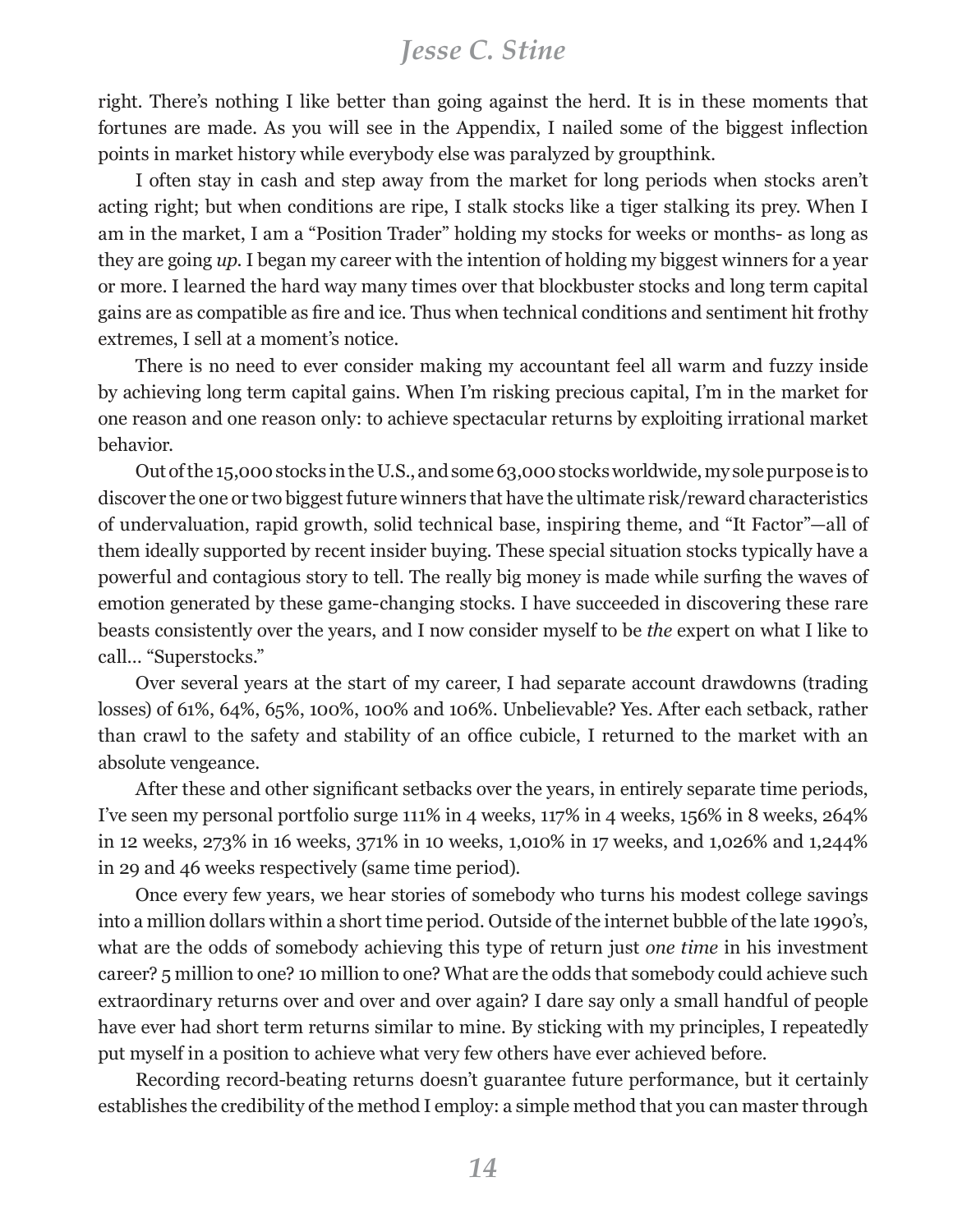hard work and discipline.

As investors, it is one thing to discuss investment theory and to dream of extraordinary returns, but another thing entirely to experience such explosive returns firsthand. This fact alone separates this book from the other 98,342 investing books in the public domain.

I am well aware that not everything I say in this book will be applicable to your situation. I also don't want to sugarcoat things by saying that this book guarantees riches. The likelihood of anybody achieving similar 14,972% returns in 28 months is slim. Look, I have traded a couple billion dollars worth of stock and I have spent (lost) millions on my market education. It is my objective that you will be able to learn from the rules I developed during and after my numerous successes and failures. My ultimate goal is to provide you with a good deal of quality actionable information to help you significantly outperform the major market averages over time.

To supercharge your returns, we will work together to try to shift your focus and your efforts from the abundance of activities that *DON'T* contribute to investment success to the few activities that *DO.* You will learn to actively question each and every one of your habitual investment activities. Frankly, a majority of these activities need to be thrown out. You will learn that by doing *EVERYTHING* differently you can put yourself in a position to achieve massive returns. Most importantly, in some small way, I hope this book will help you develop a "Millionaire Mindset" that will inspire you to take immediate action to achieve your dreams.

I would like nothing more than to increase your level of happiness through your future investing success. I've proven that I can beat all odds time and time again. It is now my mission to help you beat the odds without taking on the level of risk that I occasionally took on.

From the bottom of my heart, I welcome you with open arms and thank you for joining me on this unique journey. This book will turn everything you've ever known about investing on its head. Pack your bags; you're in for a wild ride!

### *MY MOTIVATION FOR WRITING—WHY NOW?*

*"There's a moment where you're not a kid any more, when you realize time is finite."*

Salman Rushdie

M any people will ask the obvious question: "If you are so good at trading, why are you writing?" Well, I initially had designs to write this book way back in 2006. However, the timing just wasn't right for me. The inspiration to write simply wasn't present and there would prove to be much more for me to learn about the markets in the future. During time away from the market, I started experiencing feelings of guilt and restlessness over not writing the book. It was during a period of reflection in Indonesia in 2011 when several waves of inspiration finally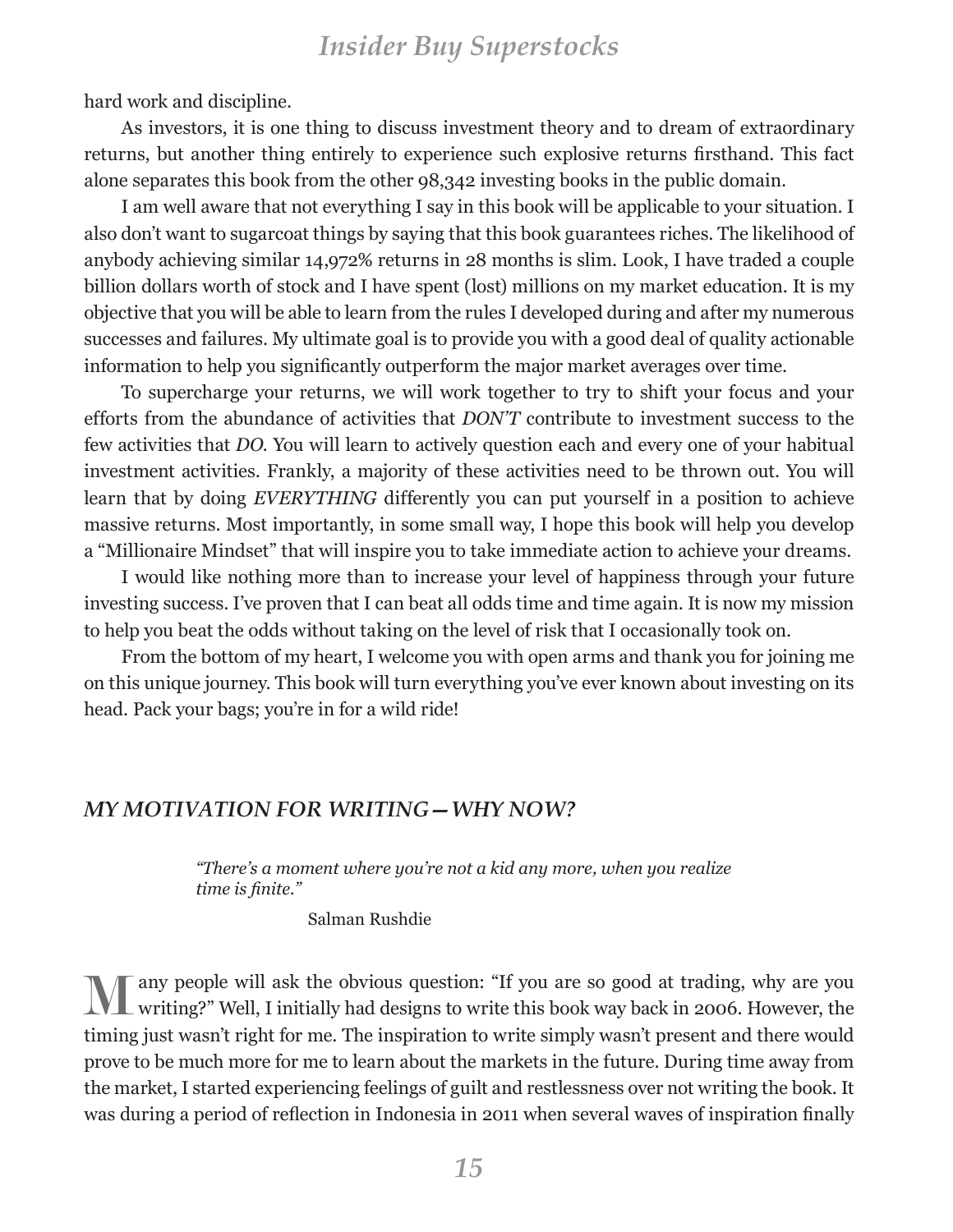# *Jesse C. Stine*

took hold of me. I concluded that the time was finally right for me to start the second chapter of my life. This book had been my dream for far too long, and as we know—there's a huge price to pay if we don't live our dreams.

In the days that followed the decision to write, I dug out all of my old trading notes and I performed a complete audit of my entire investment history from start to finish. It wasn't until I conducted the audit that I realized the full extent of my success. Prior to that, I had never been fully conscious of exactly how much I started with or precisely how much I had made. During my research, I was surprised that I couldn't find anybody else with a better personal portfolio return during the post internet bubble modern era. This finding provided me with even more motivation to write.

As I conducted my audit, did I find that all of my trades worked out? As you will discover, the answer would be a big resounding *NO!* In fact, a *MAJORITY* of my trades didn't work out as I anticipated. Fortunately, it became apparent that as long as I cut my many losses short, my few winners carried my account.

As I looked at similar investment books, I became disturbed by how most of them made investing success sound so easy. From my experience, nothing could be further from the truth. Like anything else worthwhile in life, it takes hard work, determination, and massive trial and error to achieve success. I also noticed that most of the best-selling books and newsletters were written by the slickest marketers who had run-of-the-mill track records. Taking advice from many of these guys is akin to taking healthy lifestyle advice from Dick Cheney.

By nature, people assume that if somebody appears on television or in print, they have an outstanding investment record and are great at what they do. In practice, nothing could be further from the truth. I wondered why people spent their hard earned money on books written by professional writers who know plenty of theory but have never achieved a high level of success. One of the top selling investment books I looked at was written by a 26 year-old professional writer with a degree in literature with no investment success to speak of. But boy, the book sure sold a lot of copies and looked great. Our culture is all about psychological manipulation (marketing)—be it Coke, Budweiser, Nike, or McDonald's. It became apparent to me that the world of Finance is no different. I just had to write this damn book to tell it like it really is.

You will find the best traders are the ones who spend every waking hour in front of their monitors. They are the dull ones. I wanted to give a voice to those of us who have spent a majority of our time trading in the trenches 100% outside of public view.

Furthermore, I was inspired by a common complaint that I saw among Amazon.com book reviewers—that investment authors consistently covered up their failures. The accepted norm is for authors to move swiftly from one victory to the next while conveniently skipping over their failures. I don't care who you are; everybody fails at some point. Readers are well aware that the majority of what we learn in life comes from our failures. Why hide them?

I would be untruthful if I implied that I had no financial incentives in writing this book.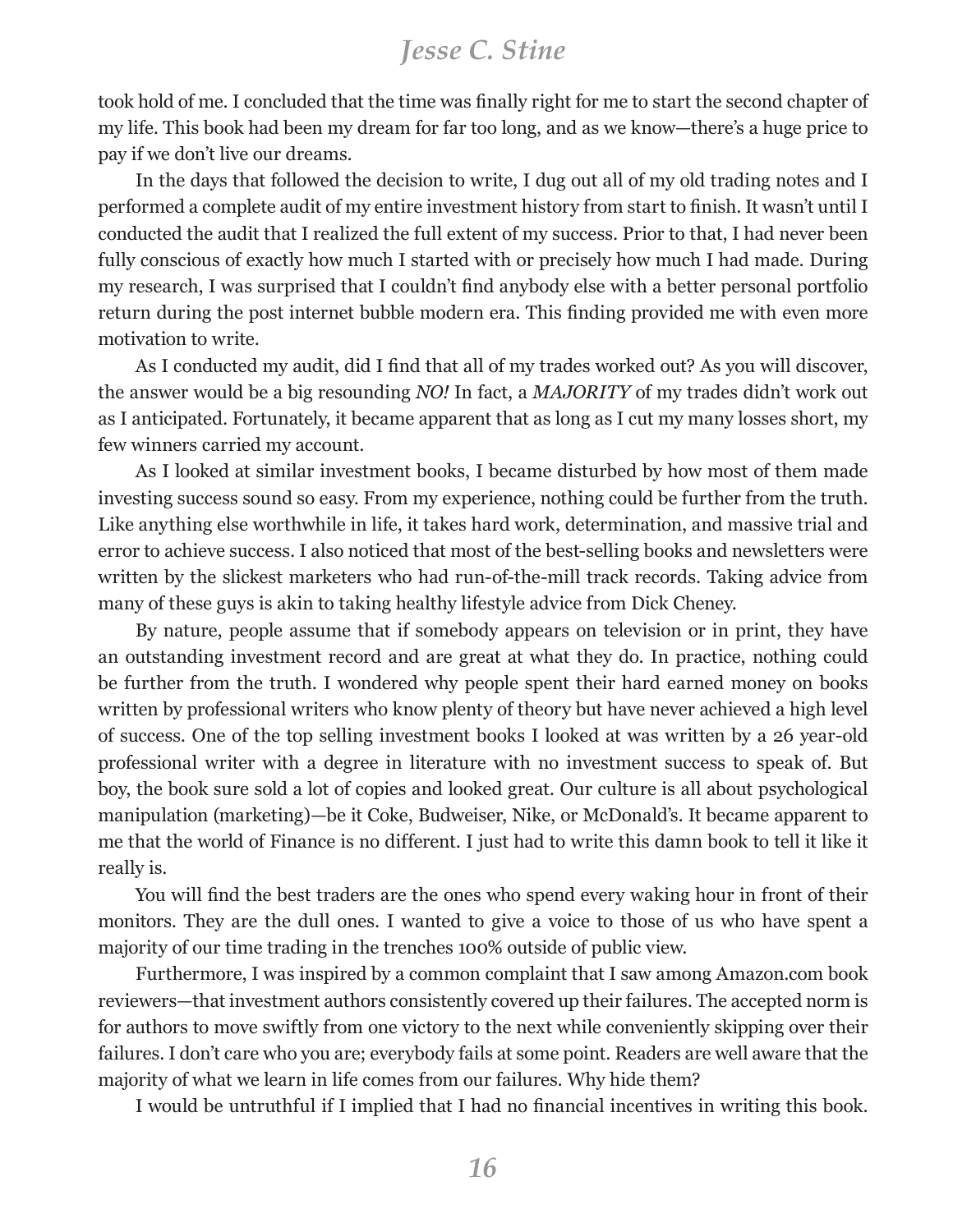Given my volatile trading history, I thought it would be useful to have a separate stream of income that might provide a level of emotional and financial stability. It took me far too long to realize, but this lack of financial stability was causing havoc with certain aspects of my life.

> *"If you're not making someone else's life better, you're wasting your time."*

> > Actor Will Smith

There were several other equally important reasons for taking a stab at writing. As I spent a Sunday afternoon earlier this year in beautiful Parque San Martin in Mendoza, Argentina, I sat in contemplation and began jotting down the many reasons for writing this book.

I realized that by trading in total isolation for so long, my career had lacked meaning. My energy was not being shared with others, but instead was being focused inward. I found that working by myself and for myself, had caused a low energy burnout that led to a "miniretirement." Trading alone lacked value and I wasn't enriching the world around me in any meaningful way. In my self-absorbed selfish pursuit of market domination, time was beginning to lose its importance as each new day morphed into the next.

I reflected on reaching "adulthood" and the newfound inner urge to leave a legacy. Something ever-lasting that not only documented the journey of my trading life but would teach others in the process. By writing, I could bring more creativity into my life. As I grew tired of consuming and constantly "taking" from life, I wanted to give back in some small way by sharing this knowledge and passion.

I knew that by teaching others, I would learn more about investing, so it's a win-win of sorts. By sharing my passion, I thought I might empower and inspire others to define and shoot for their financial dreams. As a by-product of writing, my hope was to meet people with similar interests and similar stories.

Taken together, the reasons were an overwhelming signal for me to take action to begin my second act in life.

But why now? People think I'm crazy for releasing the book now. They say that books need to be released during periods of heightened social mood and market frenzy. I disagree. I believe that for the benefit of the reader, those are the worst possible times to release a book. My belief is that the best time to read a book of this nature is during universal pessimism. It is my hope that readers will be able to utilize what they have learned in these pages to eventually crush the market when social mood begins to turn (if not well before).

Look, we have massive unemployment, trillion dollar government bailouts, the "Occupy Wall Street" movement, the "Fiscal Cliff," the multi-trillion dollar U.S. debt bubble, the "2012" end of civilization, the crash in China's economy, the debacle in Greece, Spain, Ireland, Portugal, Italy etc., the "end of the European Union," the "end of the Euro currency," economists calling for an imminent recession, and Goldman Sach's call for a possible 2012 25% drop in the S+P 500.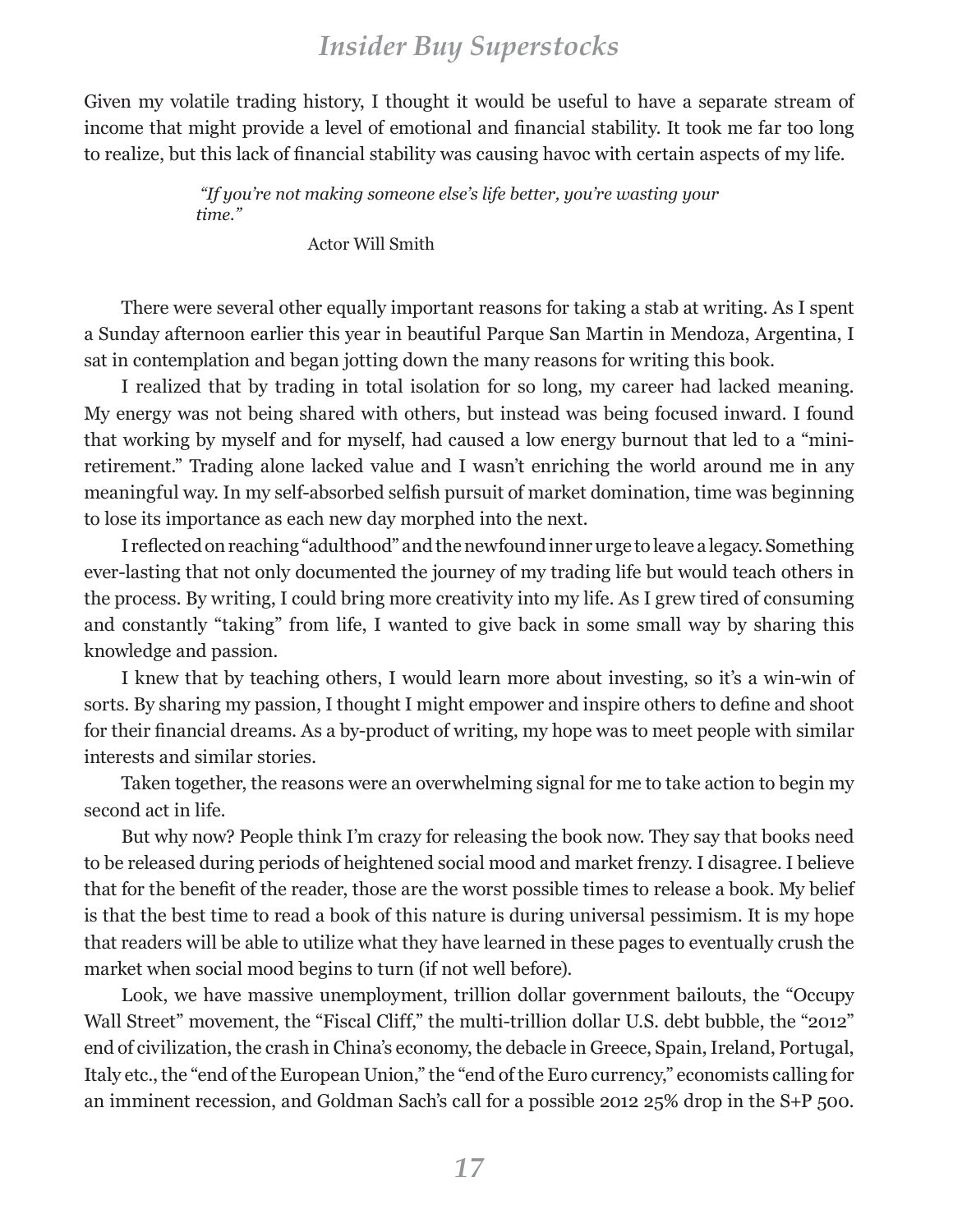*Jesse C. Stine*

Did I mention that there are about 10 countries today in the Middle East that are threatening to take down the entire planet? The media couldn't build a higher "Wall of Worry" if it tried.

As you will see, the largest market advances in history happened when we least expected them to happen. The largest market advances happen *in spite of* the prevailing Wall of Worry (negative groupthink). In short, market advances *NEED* a gigantic wall of worry to keep as many people as possible on the sidelines.

It is my belief that the 30-plus year bull market in treasuries has ended. This in combination with infinite global "quantitative easing" could provide the hidden fuel for literally years of great investment opportunities to come. Call me crazy, but it is my belief that it makes sense to help readers prepare for and to be ready to knock the cover off the ball when winter turns into spring. The last time I checked, winter *ALWAYS* turns into spring.

### *THE JOURNEY AHEAD*

In my very biased opinion, one thing that truly sets this book apart from all the others is the fact that I have chosen to show real-life examples from my trading history. It is rare to see a n my very biased opinion, one thing that truly sets this book apart from all the others is the book that shows an investor's thought process prior to entering a major trade. It is oh-so-easy in hindsight to analyze a successful stock that you never owned. The ability to control your emotions is 90% of investing. Emotions never enter into the equation when you analyze stocks you never owned.

In this book, I try to provide exactly what I saw technically and fundamentally prior to establishing my positions. I even include several old "email alerts" and stock postings that describe exactly what I saw before stocks and markets made their major moves.

Broadly speaking, the first part of the book details my investing journey over the years. Some of it is deeply personal. I hope you find it interesting. Beyond that, we will discuss how *YOU* can become a successful investor. There will be much discussion about the media, independent thinking, sentiment, psychology, and achieving "Flow" as it relates to your success.

I devote quite a bit of the book's real estate to emotion because whether you like it or not, emotions drive markets. You may find some of these sections to be tedious or boring, but they are absolutely essential to mastering the market. We will also spend some time on instilling confidence and developing a "killer instinct" as it relates to the market. Such traits are vitally important because quite simply, the timid are absolutely *CRUSHED* in the market. Finally, we will transition into everything you want to know (and then some!) about Superstocks.

Lastly, the Appendix is a collection of my old alerts discussing exactly what I saw before major stock market inflection points. I also include my recent "annual outlooks" (2010—"Do Absolutely Nothing," 2011—"Priced for Perfection," 2012—"Face-Ripping Market Smorgasbord," ,2013—"Global 200%-500% Anomalies") which help show how I formulate my long-term market